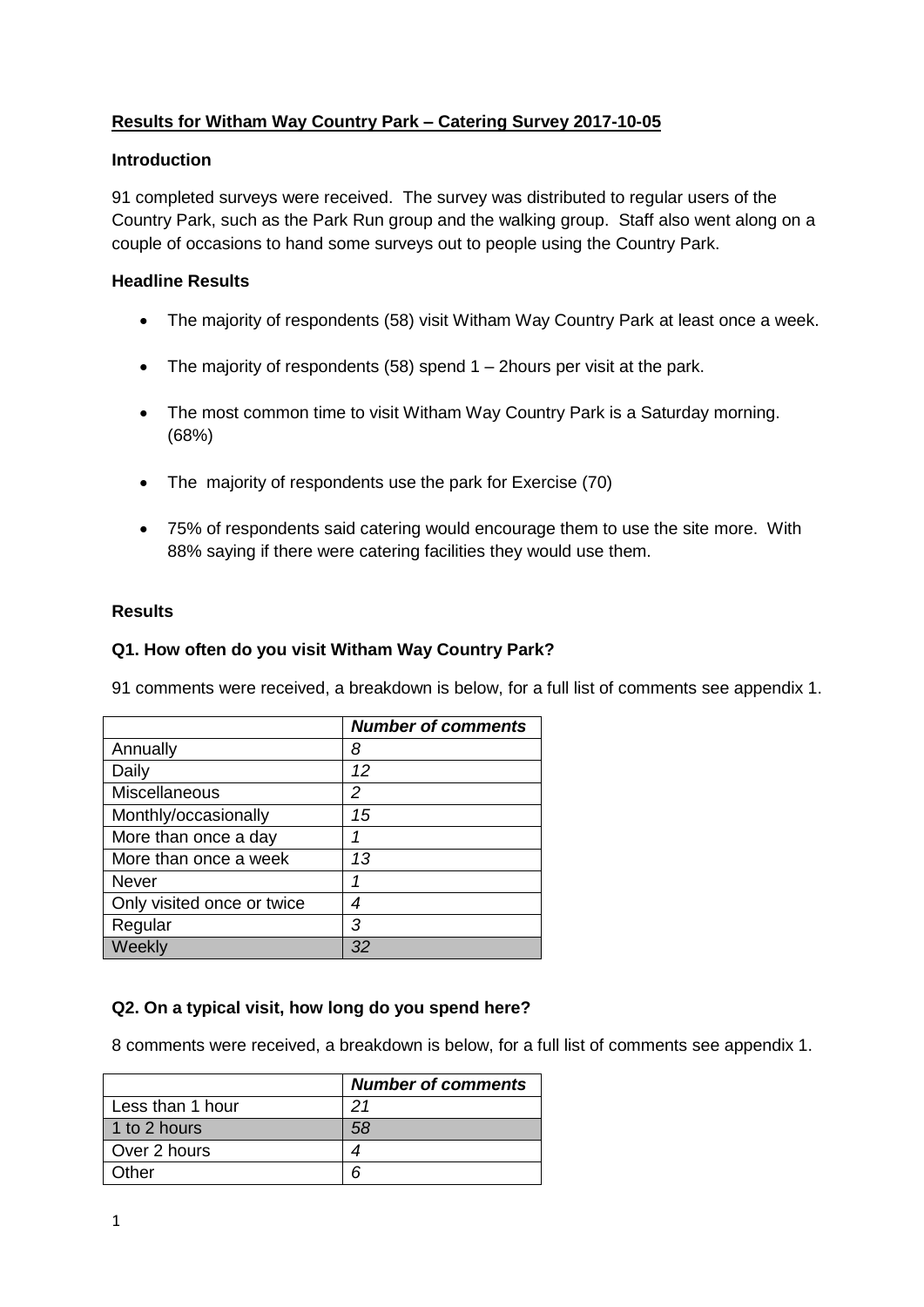# **Q3. What days and times do you tend to visit? (please tick all that apply)**

68% of respondents visit Saturday morning.

|                 | <b>Morning</b> | <b>Afternoon</b> | <b>Evening</b> |
|-----------------|----------------|------------------|----------------|
| <b>Monday</b>   | 49%            | 37%              | 14%            |
| <b>Tuesday</b>  | 55%            | 33%              | 13%            |
| Wednesday       | 38%            | 43%              | 20%            |
| <b>Thursday</b> | 35%            | 32%              | 32%            |
| <b>Friday</b>   | 44%            | 38%              | 19%            |
| <b>Saturday</b> | 68%            | 23%              | 9%             |
| <b>Sunday</b>   | 39%            | 46%              | 15%            |

#### **Q4. Do you use the site all year around?**

|      | % of respondents |
|------|------------------|
| Yes  | 93%              |
| No l | 7%               |

If no please give details below: -

- Irregular heartbeat causing breathlessness and unsteadiness
- Yes attend park run every week
- Every Saturday morning
- Dog/cycle walk
- Park run sat mornings, run through at other times
- Have not returned yet. no particular reason.
- Visit for a walk
- I am worried about the number of people sleeping rough as i am a pensioner.

### **Q5. What is the reason for your visit?**

97 comments were received, a breakdown is below, for a full list see appendix 1:-

|                 | <b>No of comments</b> |
|-----------------|-----------------------|
| Exercise        | 70                    |
| Leisure         |                       |
| Other           | 6                     |
| Walking the dog | 14                    |

## **Q6. Would catering encourage you to use the site more?**

|            | % of respondents |
|------------|------------------|
| <b>Yes</b> | 75%              |
| No         | 25%              |